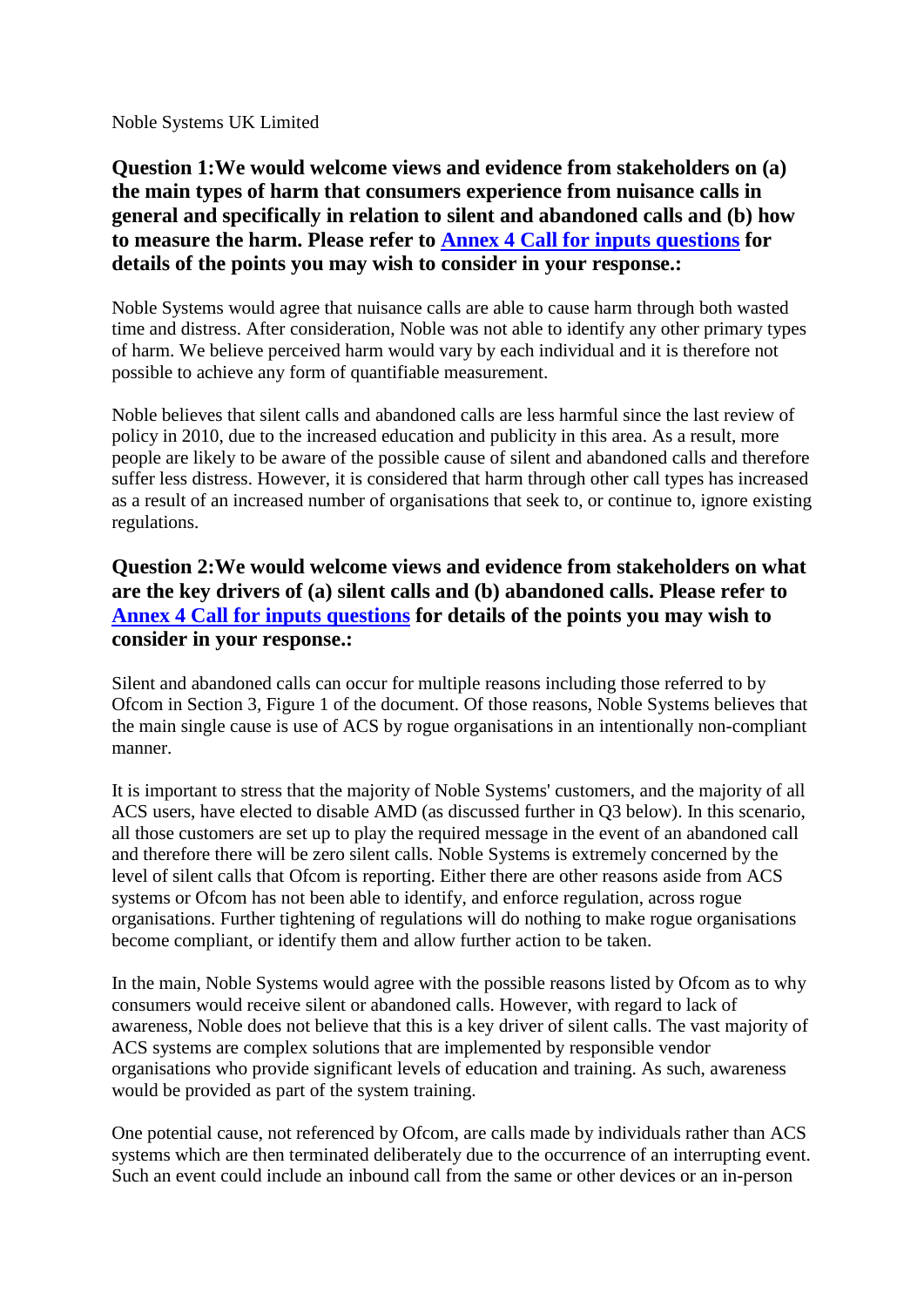conversation.

A further cause, specific to mobiles, could be unintentional dialling of contacts - for example those caused through accidental dialling by placing an unlocked phone in a pocket or bag.

# **Question 3:We would welcome views and evidence on the use of AMD including (a) if call centres have changed their use of AMD in recent years and if so why (b) the volume of calls made by call centres with and without the use of AMD (c) false positive rates when using AMD and any data to suggest that the accuracy of AMD has improved in recent years.:**

From the evidence that Noble Systems has from our current clients, the majority of call centres have chosen not to use AMD. The main reason for this, as identified by Ofcom, is that it is not possible to achieve a 0% false positive rate and the constraints, in terms of interpretation, measurement and compliance, are too challenging for most organisations.

Noble Systems believes that the correct way forward would be for all forms of network based answering machines to provide digital signalling in a manner that would identify all of these types of devices.

**Question 4:We would welcome views and evidence on potential changes to the policy to help reduce the harm caused by silent and abandoned calls including those identified in Figure 2 (abandoned call rate and approach to AMD), Figure 3 (time limits for calling consumers and connecting to a live agent) and Figure 4 (good management and appropriate processes). Please refer to Annex 4 Call for inputs questions for details of the points you may wish to consider in your response. .:**

Noble Systems believes that a significant majority of silent and abandoned calls are caused by intentional non-compliance and that evidence is lacking with regard to the lesser causes. As such, it is not considered that any tightening of the existing policy would be appropriate until greater action has been taken with regard to enforcement of current policy and until more empirical evidence is available in relation to other causes.

In respect of Figure 4: Possible changes to encourage good management and appropriate processes, Noble Systems believes that there is possible value in Ofcom taking account of management of the dialler being carried out by competent persons or requiring each user organisation to have an individual responsible for compliance. Such action would potentially ensure that all users of ACS have multiple individuals who are trained users and who are educated on use of the system within the requirements of the Act and Ofcom's Statement of Policy.

**Question 5:We would welcome views and evidence on potential changes that could be made to the policy relating to the a) current five general examples of persistent misuse (misuse of automated calling systems, number-scanning, misuse of a CLI facility, misuse for dishonest gain ? scams, and misuse of allocated telephone numbers) or b) other examples of persistent misuse. Please**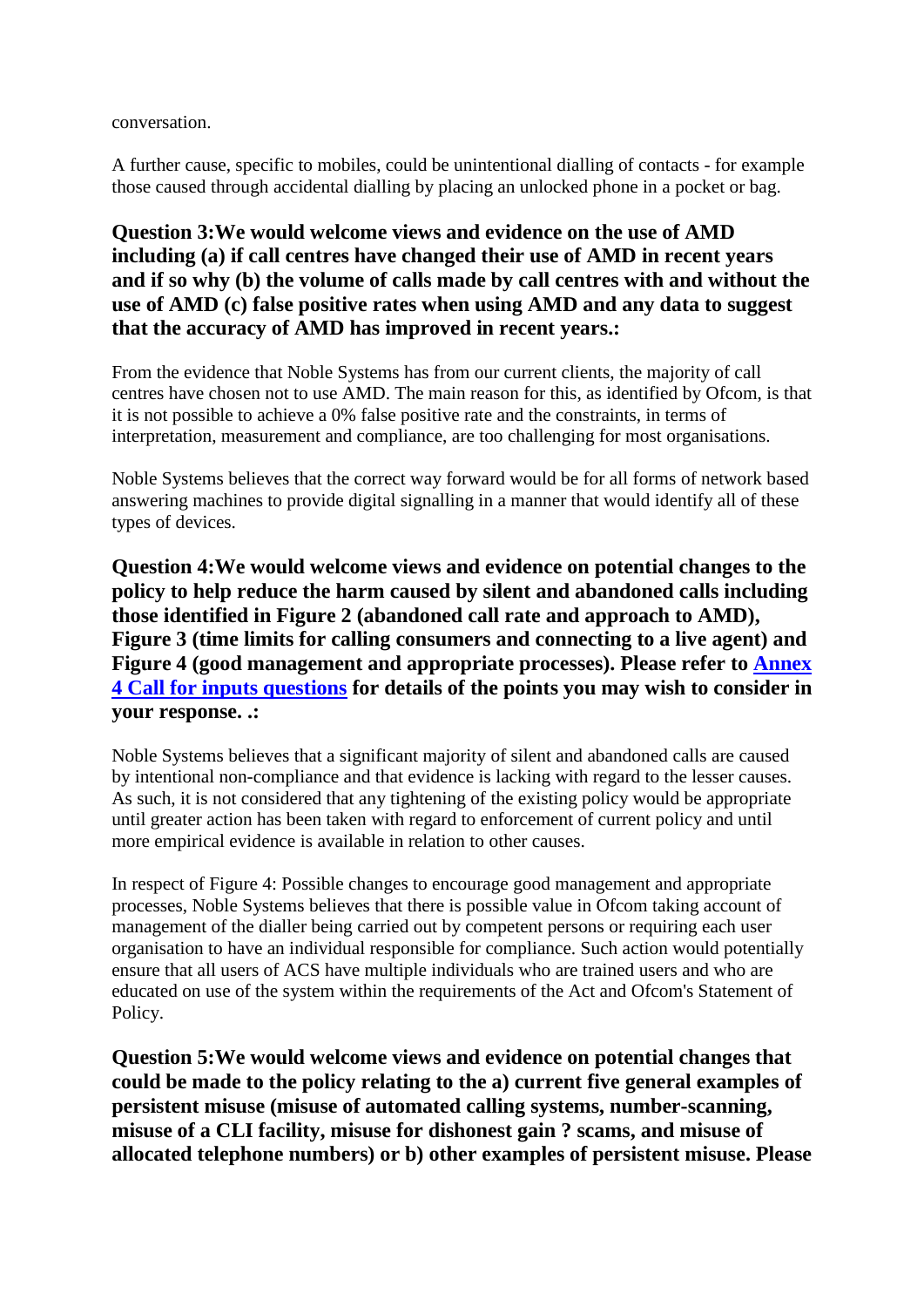### **refer to Annex 4 Call for inputs questions for details of the points you may wish to consider in your response.:**

Noble Systems would agree that the five general examples remain relevant. It is not considered that changes are necessary in the area of CLI information. Again, it would be considered that the greater amount of harm is being caused by organisations choosing to be non-compliant by either not displaying CLI or by selecting a different CLI, often not owned by that organisation, and which may then have no message on returning the call.

Noble would consider that any changes to policy in respect of CLI localisation or CLI rotation should only be made against hard evidence of the harm being caused. This has not been evidenced to date.

Interactive / Intelligent Voice Messaging is believed to have a positive benefit when implemented correctly and should not be considered persistent misuse. If the message also has an option to speak to an agent, it is not considered unreasonable that a finite period of wait time is acceptable. The reasonable assumption would be that the called party has an interest in speaking to someone about a relevant, and possibly important, matter.

In common with responses to other areas, the answer is not a further tightening of regulations with regard to IVM, it is to ensure that existing guidelines are enforced. Rogue organisations, such as those using IVM for PPI claims, injury claims and other illegal marketing calls, should be identified and pursued, thereby preventing them from causing further harm and from damaging respectable and compliant users of the technology.

The option of Ofcom producing a 'checklist' is supported but this would only serve to assist those organisations wishing to become compliant. It will do nothing to reduce the harm caused by those rogue organisations who have no desire to be compliant. Again, the focus should be on the enforcement of existing policy and not the generation of further or amended policy.

### **Question 6:We have not identified any significant changes to this section of the policy, relating to the issuing of notifications, at this stage. However, we welcome views and evidence from stakeholders on any changes they consider may improve the understanding or clarity of this section of the policy :**

Noble Systems does not believe that significant changes to this section of the policy are necessary.

**Question 7:We would welcome information on the current operation of the outbound call centre market, in particular a) the size of the current outbound calling market e.g. the annual number of calls made as well as the value, b) the size of total annual costs in the outbound market (where possible split by operating costs and capital costs (or depreciation)), c) the average costs per call/per agent (or per agent hour), d) the split of call centre locations (domestic or overseas) that make calls to UK numbers.:**